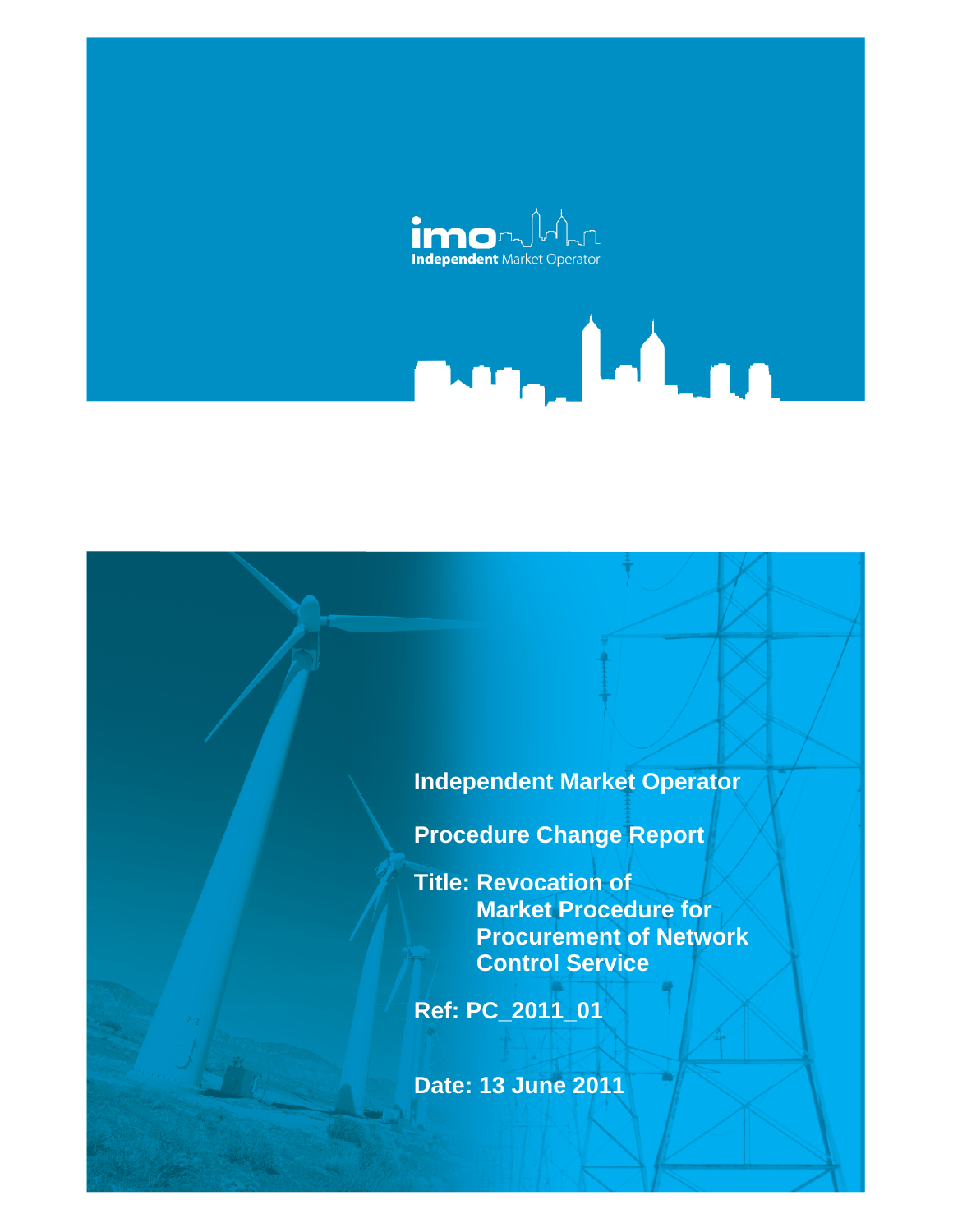# **CONTENTS**

| 1. |                                 |                                                                                                                                               |  |
|----|---------------------------------|-----------------------------------------------------------------------------------------------------------------------------------------------|--|
| 2. | 2.1                             |                                                                                                                                               |  |
| 3. | 3.1                             |                                                                                                                                               |  |
| 4. | 4.1<br>4.2<br>4.3<br>4.4<br>4.5 | Wholesale Market Rules, the Electricity Industry Act and Regulations 5<br>Views of the Market Advisory Committee or a Working Group delegated |  |
| 5. |                                 |                                                                                                                                               |  |
| 6. | 6.1                             |                                                                                                                                               |  |

#### **DOCUMENT DETAILS**

IMO Notice No.: PC\_2011\_01 Report Title: Revocation of Market Procedure: Procurement of Network Control Service Release Status: Public Confidentiality Status: Public domain Published in accordance with Market Rule 2.10.12

#### **Independent Market Operator**

Level 3, Governor Stirling Tower 197 St George's Terrace, Perth WA 6000 PO Box 7096, Cloisters Square, Perth WA 6850 Tel. (08) 9254 4300 Fax. (08) 9254 4399 Email: imo@imowa.com.au Website: www.imowa.com.au

**Fun<sub>ne</sub>**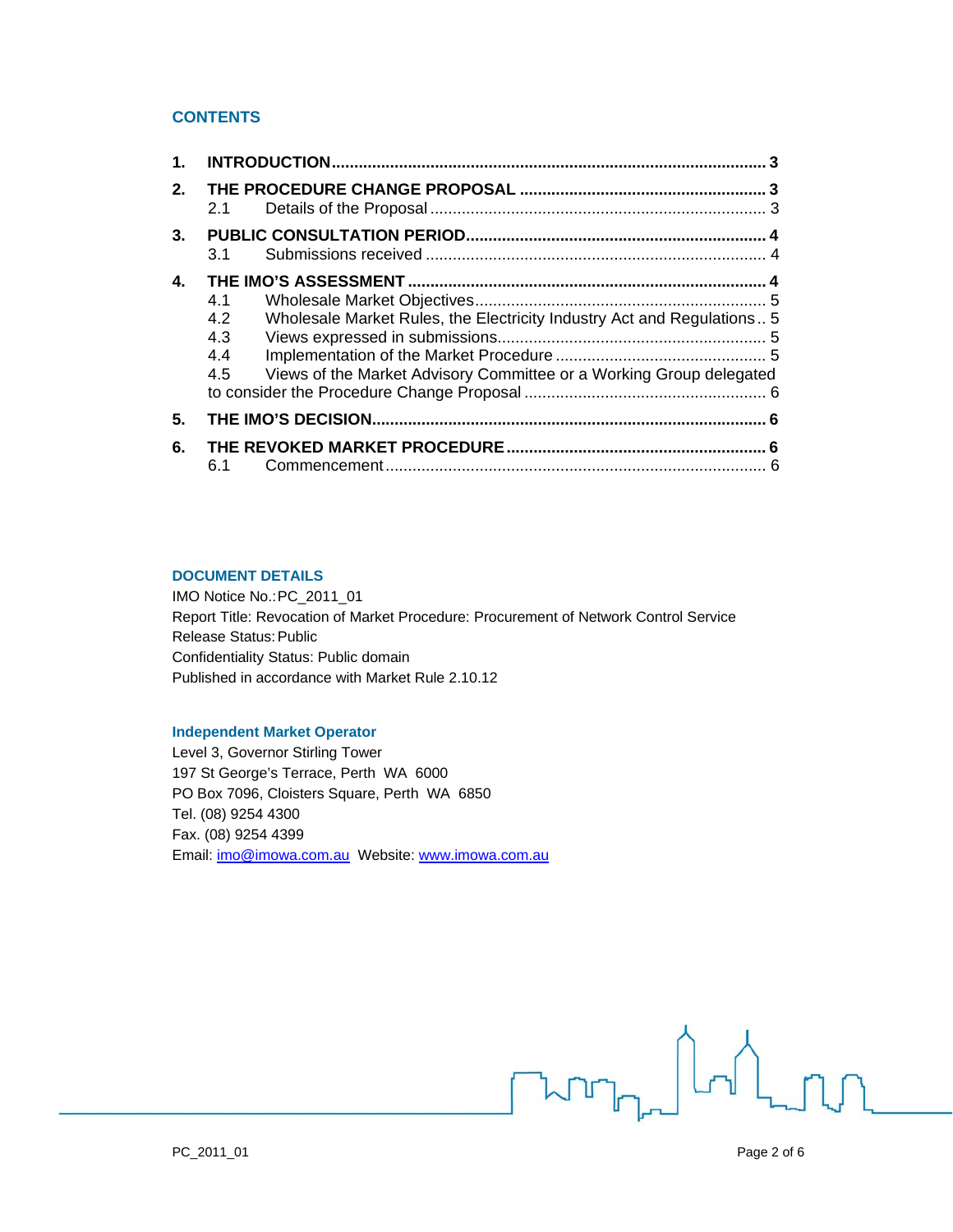# **1. INTRODUCTION**

On 28 March 2011, the Independent Market Operator (IMO) published a Procedure Change Proposal titled "Revocation of Market Procedure: Procurement of Network Control Service". The proposal has been processed according to the Procedure Change Process under clause 2.10 of the Wholesale Electricity Market Rules (Market Rules). This process adheres to the following timelines:



The key dates in processing this Procedure Change Proposal are:



# **2. THE PROCEDURE CHANGE PROPOSAL**

# *2.1 Details of the Proposal*

The IMO notes in its Procedure Change Proposal that it recently published its Final Rule Change Report for the Rule Change Proposal: Removal of Network Control Services (NCS) expression of interest and tender process from the Market Rules  $(RC_2010_11)^1$ . This Rule Change Proposal:

- removed the NCS expression of interest, tender and contracting processes from the Market Rules to allow a Network Operator to undertake these processes under the regulatory oversight of the Economic Regulation Authority; and
- removed any potential cross subsidies from NCS energy payments associated with System Management issuing instructions under a NCS to either a generation or Demand Side Management Facility.

<sup>1&</sup>lt;br><sup>1</sup> For more information see: www.imowa.com.au/RC\_2010\_11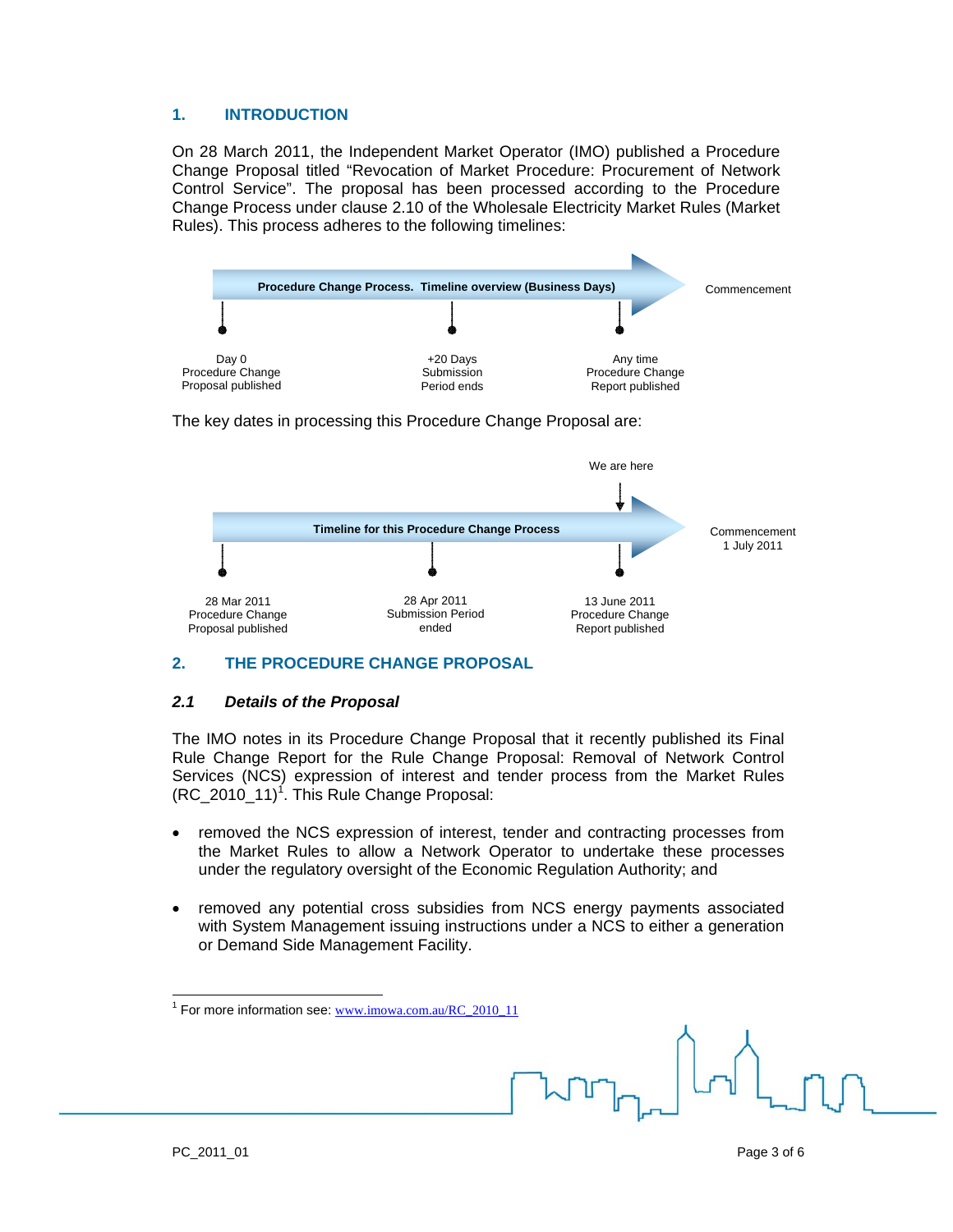The Market Procedure: Procurement of Network Control Service was originally required under clause 5.3.9 of the Market Rules. As a consequence of RC\_2010\_11 (which removes the heads of power for the Market Procedure) the IMO proposed to revoke the Market Procedure in its entirety. This is because the process will no longer be an IMO responsibility (as this is being transferred to the Network Operator) and the Market Procedure is therefore redundant.

# **3. PUBLIC CONSULTATION PERIOD**

#### *3.1 Submissions received*

The public submission period was between 29 March 2011 and 28 April 2011. The IMO received a submission from Landfill Gas & Power (LGP) during this period.

In its submission LGP supports the proposed amendment on the grounds that RC 2010 11 has rendered the Market Procedure redundant and removed the heads of power for its maintenance. LGP considers the revocation of the procedure is consistent with the Wholesale Market Objectives, and that to not revoke it would impair their integrity.

The full text of LGP's submission is available on the IMO Web Site.

#### **4. THE IMO'S ASSESSMENT**

In determining whether to accept the Procedure Change Proposal, the IMO has undertaken an assessment in light of clauses 2.9.3 (a) of the Market Rules. Market Procedures must be:

- developed, amended or replaced in accordance with the process in the Market Rules;
- consistent with the Wholesale Market Objectives; and
- consistent with the Market Rules, the Electricity Industry Act and Regulations.

Additionally, clause 2.10.13 of the Market Rules states that a Procedure Change Report prepared must contain the following:

- the wording of the proposed Market Procedure or amendment to or replacement for the Market Procedure;
- the reason for the proposed Market Procedure or amendment to or replacement for the Market Procedure;
- all submissions received before the due date, a summary of those submissions and the response of the IMO or System Management, as applicable, to any issues raised;
- a summary of the views of the Market Advisory Committee (MAC), and if the MAC has delegated its role to consider the Procedure Change Proposal to a Working Group, a summary of the views expressed by that Working Group; and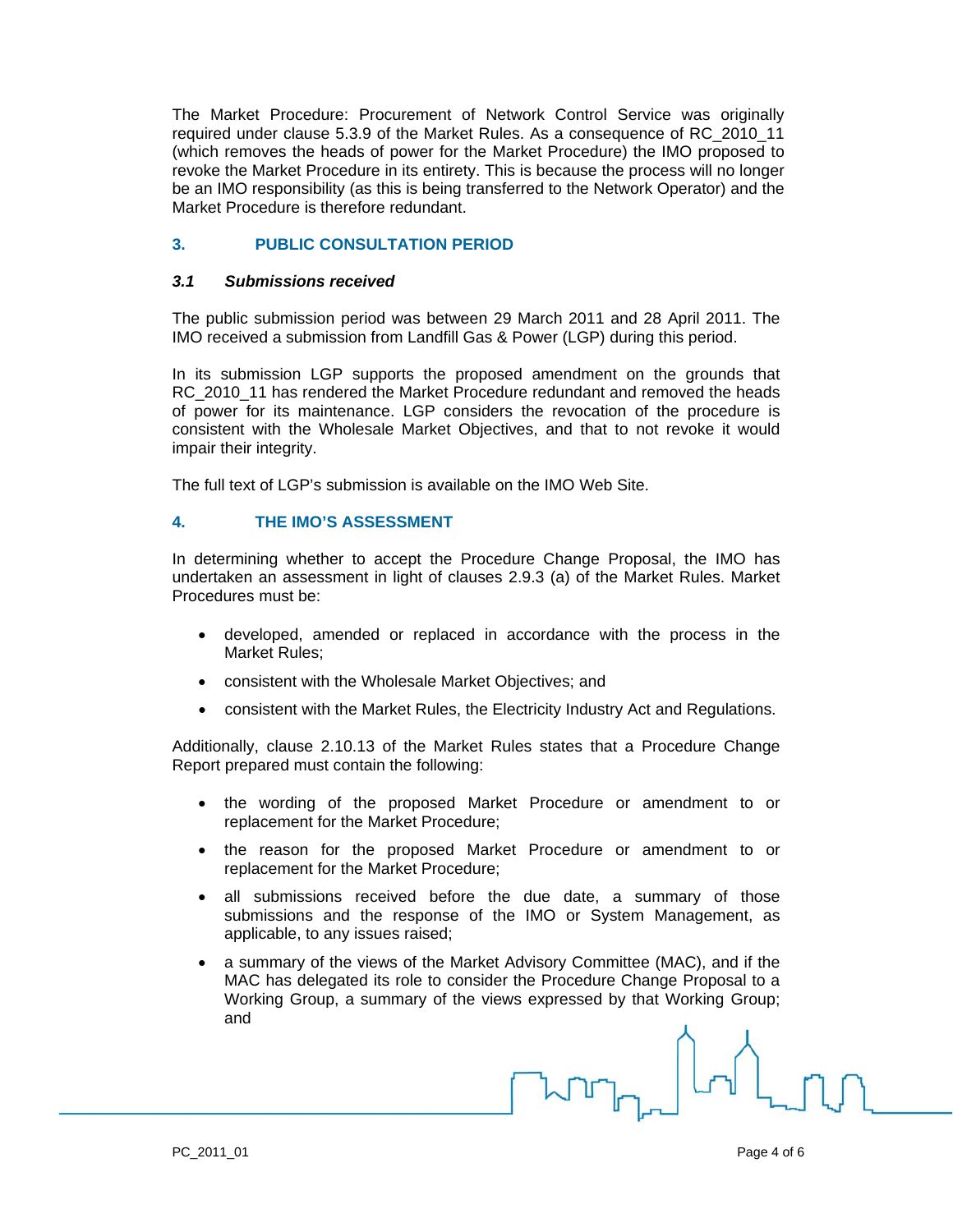a proposed date and time for the Market Procedure or amendment to or replacement to commence, which must allow sufficient time, in the IMO's opinion, after the date of publication for Rule Participants to implement changes required by it (clause 2.10.13).

# *4.1 Wholesale Market Objectives*

Market Procedures must be consistent with the Wholesale Market Objectives (clause 2.9.3(a) ii). The IMO considers that the Market Procedure, as a whole, if amended will be consistent with the Wholesale Market Objectives.

| <b>Wholesale Market Objective</b> | <b>Consistent with</b><br>objective                                                                                                                                                                                                                          |     |
|-----------------------------------|--------------------------------------------------------------------------------------------------------------------------------------------------------------------------------------------------------------------------------------------------------------|-----|
| (a)                               | to promote the economically efficient, safe and reliable production<br>and supply of electricity and electricity related services in the South<br>West interconnected system                                                                                 | Yes |
| (b)                               | to encourage competition among generators and retailers in the<br>South West interconnected system, including by facilitating efficient<br>entry of new competitors                                                                                          | Yes |
| (c)                               | to avoid discrimination in that market against particular energy<br>options and technologies, including sustainable energy options and<br>technologies such as those that make use of renewable resources or<br>that reduce overall greenhouse gas emissions | Yes |
| (d)                               | to minimise the long-term cost of electricity supplied to customers<br>from the South West interconnected system                                                                                                                                             | Yes |
| (e)                               | to encourage the taking of measures to manage the amount of<br>electricity used and when it is used                                                                                                                                                          | Yes |

# *4.2 Wholesale Market Rules, the Electricity Industry Act and Regulations*

The IMO considers that the revocation of Market Procedure for Procurement of Network Control Service is consistent, as a whole, with the Market Rules, the Electricity Industry Act and Regulations.

The IMO also considers that the Market Procedure is consistent with all other Market Procedures.

# *4.3 Views expressed in submissions*

During the consultation period the IMO received one submission from LGP which supported the proposed amendment.

# *4.4 Implementation of the Market Procedure*

The Market Procedure will not require Rule Participants or the IMO to implement any procedural or system amendments before it can commence. Consequently, the IMO considers that commencement at 8:00am on 1 July 2011 will allow Rule Participants sufficient time from the date of publication of this Procedure Change Report to ensure compliance with the revocation of the Market Procedure.